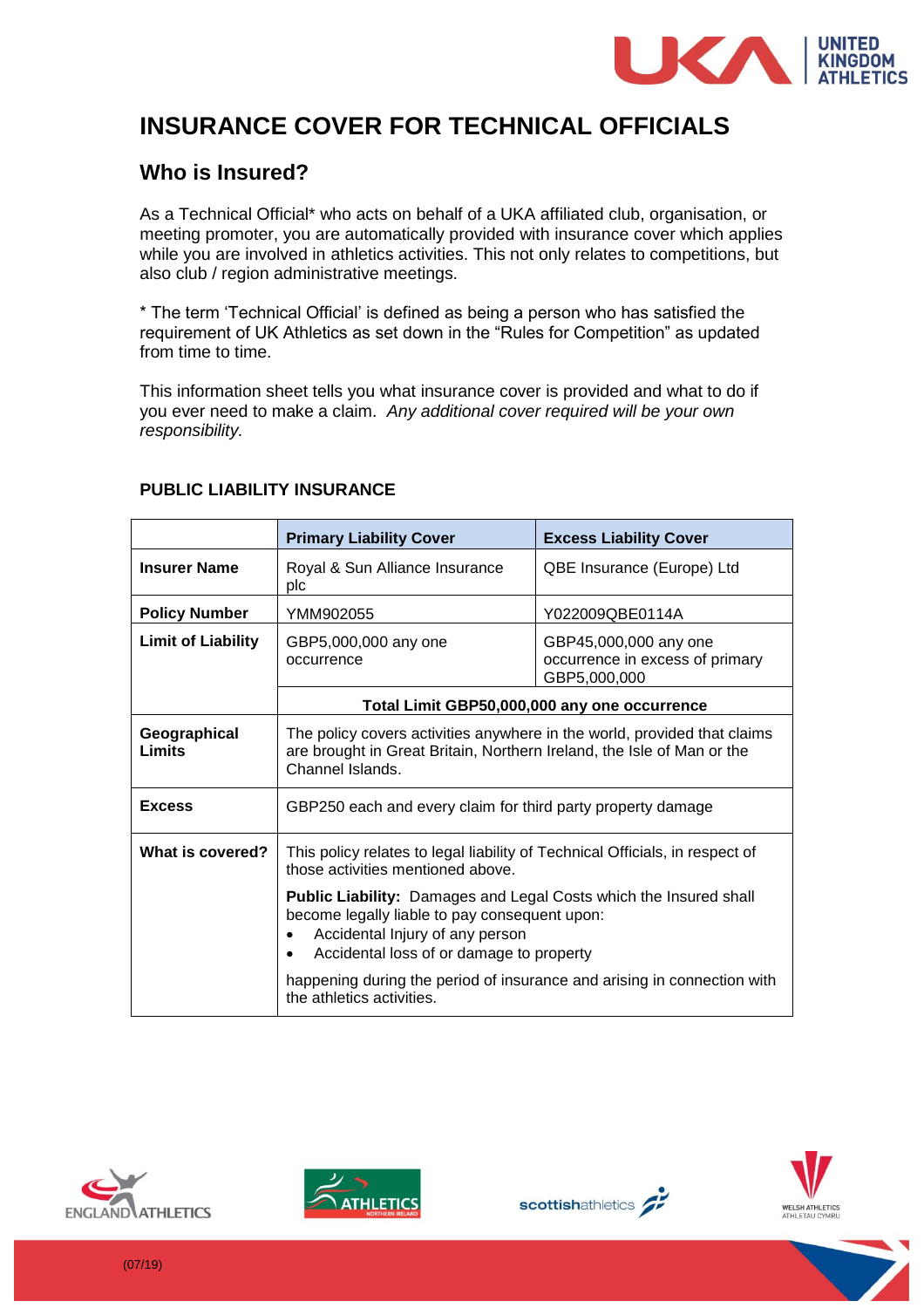

| <b>Examples</b>                         | The following are examples of where cover would apply, subject to legal<br>liability being proven:                                                                                                                                             |  |
|-----------------------------------------|------------------------------------------------------------------------------------------------------------------------------------------------------------------------------------------------------------------------------------------------|--|
|                                         | Bodily injury caused by your negligence to a third party (including<br>٠<br>athletes, spectators, other officials, etc.)                                                                                                                       |  |
|                                         | Accidental damage caused by your negligence to material property<br>٠<br>belonging to a third party, for instance damage to fences on land<br>being used for a cross country race.                                                             |  |
|                                         | Injury caused as a result of incidental first aid administered.<br>٠                                                                                                                                                                           |  |
|                                         | Accidental damage caused by your negligence to material property<br>٠<br>belonging to a third party.                                                                                                                                           |  |
| <b>General Points to</b><br><b>Note</b> | This is a legal liability policy and it is the injured party's<br>٠<br>responsibility to prove negligence for injury or damage.                                                                                                                |  |
|                                         | This is not a personal accident policy (if an athlete trips over their<br>٠<br>own shoelaces and breaks an arm, there is no automatic<br>compensation)                                                                                         |  |
|                                         | There is no age limit applied to the cover<br>٠                                                                                                                                                                                                |  |
|                                         | If injury or damage is caused by a deliberate act or omission there<br>٠<br>is no cover.                                                                                                                                                       |  |
|                                         | Damage to or loss of a Technical Official's own personal property is<br>٠<br>not covered by this policy but may be covered by travel insurance.                                                                                                |  |
|                                         | The policy does not provide cover for any loss or damage incurred<br>٠<br>through use of a motor vehicle whilst subject to the Road Traffic<br>Acts and therefore a matter for a claim against the relevant motor<br>vehicle insurance policy. |  |
| How to make a<br>claim                  | Report all incidents of injury or property damage to third parties as<br>٠<br>soon as possible regardless of whether a claim is likely.                                                                                                        |  |
|                                         | • Do not negotiate, deny or admit any claim. Never admit liability or<br>make an offer of payment to third parties.                                                                                                                            |  |
|                                         | • Forward any third party correspondence or solicitor's letters or legal<br>documents immediately upon receipt.                                                                                                                                |  |
|                                         | All incidents/claims should be reported to:                                                                                                                                                                                                    |  |
|                                         | <b>Contact: Alison Todd, Marsh Ltd</b><br>Tel:<br>0131 311 4209<br>Email:<br>alison.todd@marsh.com                                                                                                                                             |  |
|                                         | • When making a claim it is your duty to disclose all material<br>circumstances to Insurers. Failure to disclose all material<br>circumstances could prejudice your claim.                                                                     |  |







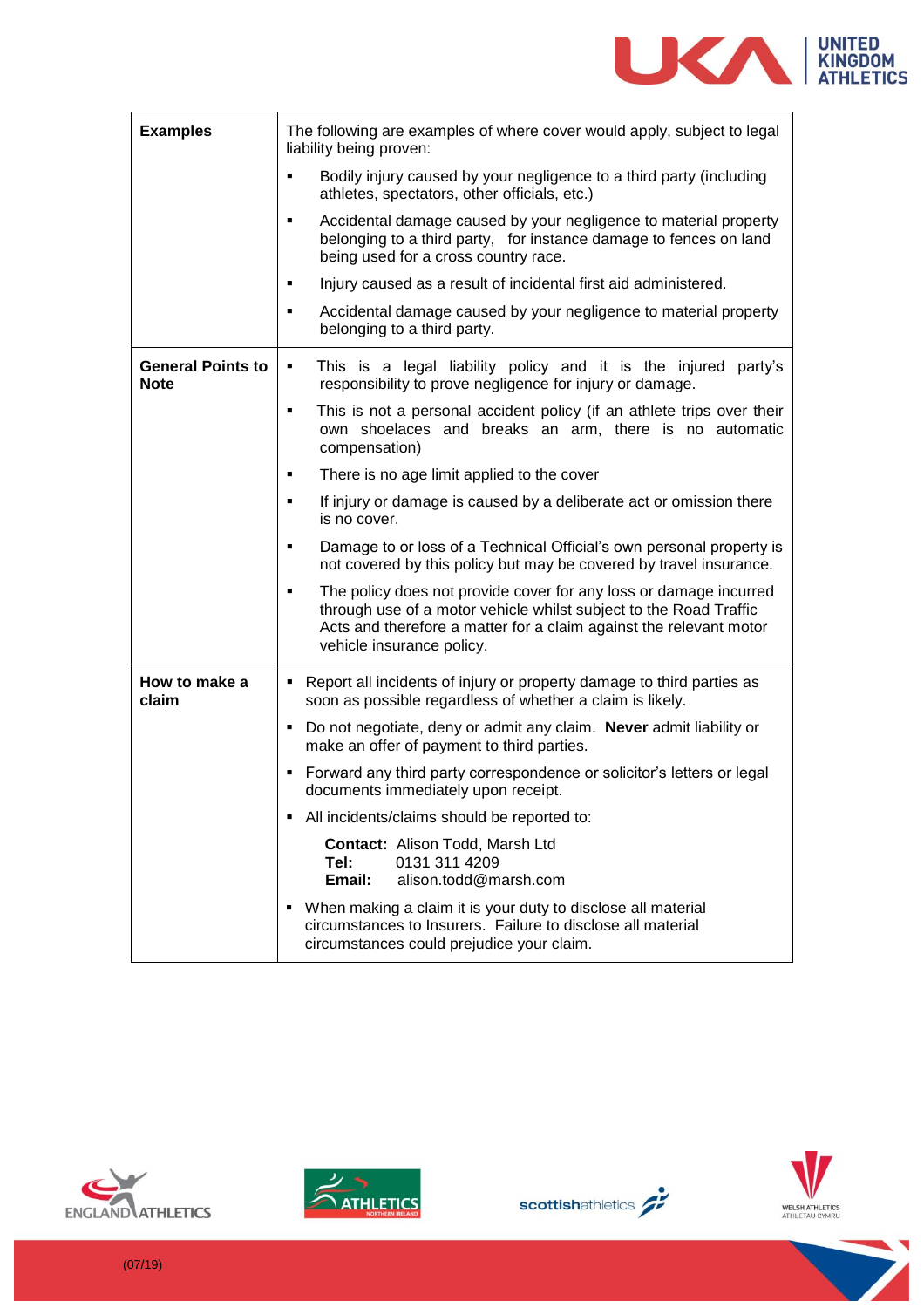

#### **PERSONAL ACCIDENT INSURANCE – TECHNICAL OFFICIALS**

| Covering                                | All Officers, Technical Officials, British Association of Road Race<br>Scrutineers and like persons. Bodily injury caused by an accident and<br>which solely and independently of any other cause results, within 24<br>months from the date of such injury, in the Insured Person's death,<br>dismemberment or disablement |                                                                                       |  |
|-----------------------------------------|-----------------------------------------------------------------------------------------------------------------------------------------------------------------------------------------------------------------------------------------------------------------------------------------------------------------------------|---------------------------------------------------------------------------------------|--|
| <b>Operative Time</b>                   | Whilst present at all athletics and similar events, including licensed road<br>races and meetings in the United Kingdom, including travelling to and<br>from                                                                                                                                                                |                                                                                       |  |
| <b>Benefits (per</b><br>person)         | <b>Accidental Death</b>                                                                                                                                                                                                                                                                                                     | GBP50,000                                                                             |  |
|                                         | Loss of limb(s), or loss of sight in<br>٠<br>one or both eyes                                                                                                                                                                                                                                                               | GBP50,000                                                                             |  |
|                                         | Permanent Total Disablement from<br>٠<br>usual occupation                                                                                                                                                                                                                                                                   | GBP50,000                                                                             |  |
|                                         | Total loss of hearing in both ears<br>and/or total loss of speech                                                                                                                                                                                                                                                           | GBP50,000                                                                             |  |
|                                         | Total loss of hearing in one ear<br>٠                                                                                                                                                                                                                                                                                       | GBP12,500                                                                             |  |
|                                         | <b>Permanent Partial Disablement</b>                                                                                                                                                                                                                                                                                        | GBP50,000                                                                             |  |
|                                         | <b>Temporary Total Disablement</b>                                                                                                                                                                                                                                                                                          | GBP500 per week (up to 104<br>weeks)                                                  |  |
|                                         | <b>Temporary Partial Disablement</b>                                                                                                                                                                                                                                                                                        | GBP100 per week (up to 104<br>weeks)                                                  |  |
| <b>Excess</b>                           | <b>Deferment Period</b>                                                                                                                                                                                                                                                                                                     | 7 days for Temporary Total<br>Disablement and Temporary<br><b>Partial Disablement</b> |  |
| <b>General Points</b><br><b>To Note</b> | If a person is aged 75 or over at the date of sustaining Bodily Injury,<br>٠<br>cover applies only in respect of Death or Loss of limb(s), or loss of<br>sight in one or both eyes.                                                                                                                                         |                                                                                       |  |
|                                         | Personal Accident cover does not depend on proof of legal liability.<br>٠                                                                                                                                                                                                                                                   |                                                                                       |  |
| How to make a                           | All incidents/claims should be reported to:<br>٠                                                                                                                                                                                                                                                                            |                                                                                       |  |
| claim                                   | Contact: Alison Todd, Marsh Ltd<br>0131 311 4209<br>Tel:<br>Email:<br>alison.todd@marsh.com                                                                                                                                                                                                                                 |                                                                                       |  |
|                                         | When making a claim it is your duty to disclose all material<br>٠<br>circumstances to Insurers. Failure to disclose all material<br>circumstances could prejudice your claim.                                                                                                                                               |                                                                                       |  |







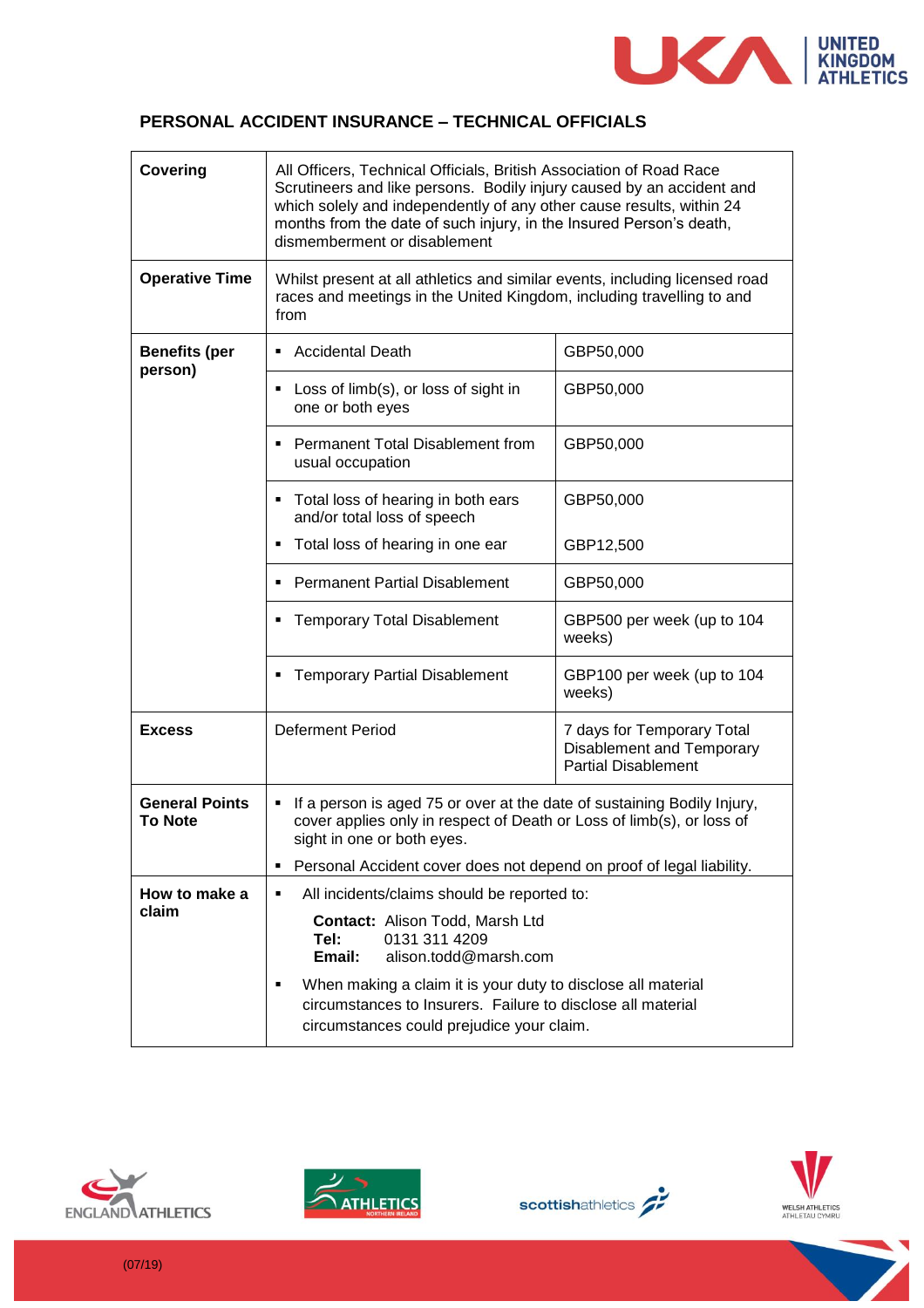

#### **TRAVEL INSURANCE – TECHNICAL OFFICIALS**

| <b>Insured Persons</b>       | Officers, Technical Officials, British Association of Road Races<br>Scrutineers and like persons                                                                                                                                               |               |
|------------------------------|------------------------------------------------------------------------------------------------------------------------------------------------------------------------------------------------------------------------------------------------|---------------|
| <b>Operative Time</b>        | Whilst present at, competing in and travelling to and from major<br>athletics meetings and training camps anywhere in the world<br>including the United Kingdom.                                                                               |               |
| <b>Benefits (per person)</b> | <b>Medical Expenses</b><br>٠                                                                                                                                                                                                                   | Unlimited     |
|                              | Personal Belongings/Baggage<br>٠<br>(including sports equipment)                                                                                                                                                                               | GBP10,000     |
|                              | <b>Electronic Business Equipment</b><br>٠                                                                                                                                                                                                      | GBP5,000      |
|                              | Money<br>п                                                                                                                                                                                                                                     | GBP5,000      |
|                              | Loss of passport<br>п                                                                                                                                                                                                                          | GBP1,500      |
|                              | Cancellation, Curtailment, Rearrangement and<br>٠<br><b>Replacement Expenses</b>                                                                                                                                                               | GBP10,000     |
|                              | Travel Delay: After 4 hours - GBP75 per hour thereafter up to<br>٠<br>GBP750 maximum any one journey                                                                                                                                           |               |
|                              | Personal Liability any one event<br>٠                                                                                                                                                                                                          | GBP10,000,000 |
|                              | Kidnap, Ransom and Extortion<br>٠                                                                                                                                                                                                              | GBP250,000    |
|                              | <b>Personal Security Assistance</b><br>٠                                                                                                                                                                                                       | GBP25,000     |
| <b>Excess</b>                | Personal Belongings: Where the value of any one<br>article, pair or set exceeds GBP3,000, the policyholder<br>shall be liable for 25% of such excess amount.                                                                                   |               |
|                              | Money: Where the amount of cash exceeds GBP3,000,<br>the policyholder shall be liable for 20% of such excess<br>amount.                                                                                                                        |               |
| How to make a claim          | Zurich Travel Assistance must be informed<br>٠<br>immediately or as soon as reasonably possible of any<br>emergency that may potentially give rise to a claim.                                                                                 |               |
|                              | The Insured Person must not make or attempt to make<br>arrangements without the involvement and/or<br>agreement of Zurich Travel Assistance.                                                                                                   |               |
|                              | For assistance in an emergency dial the International<br>Dialling Code followed by:                                                                                                                                                            |               |
|                              | Tel. +44 (0)1489 868 888                                                                                                                                                                                                                       |               |
|                              | All incidents of theft or disappearance of property must be<br>٠<br>reported to the local police. Make a note of the circumstances<br>at the time, and list all items that are missing, this will help you<br>when you fill in the claim form. |               |
|                              | All incidents/claims should also be reported to:<br>٠                                                                                                                                                                                          |               |
|                              | <b>Contact: Alison Todd, Marsh Ltd</b><br>0131 311 4209<br>Tel:<br>Email:<br>alison.todd@marsh.com                                                                                                                                             |               |







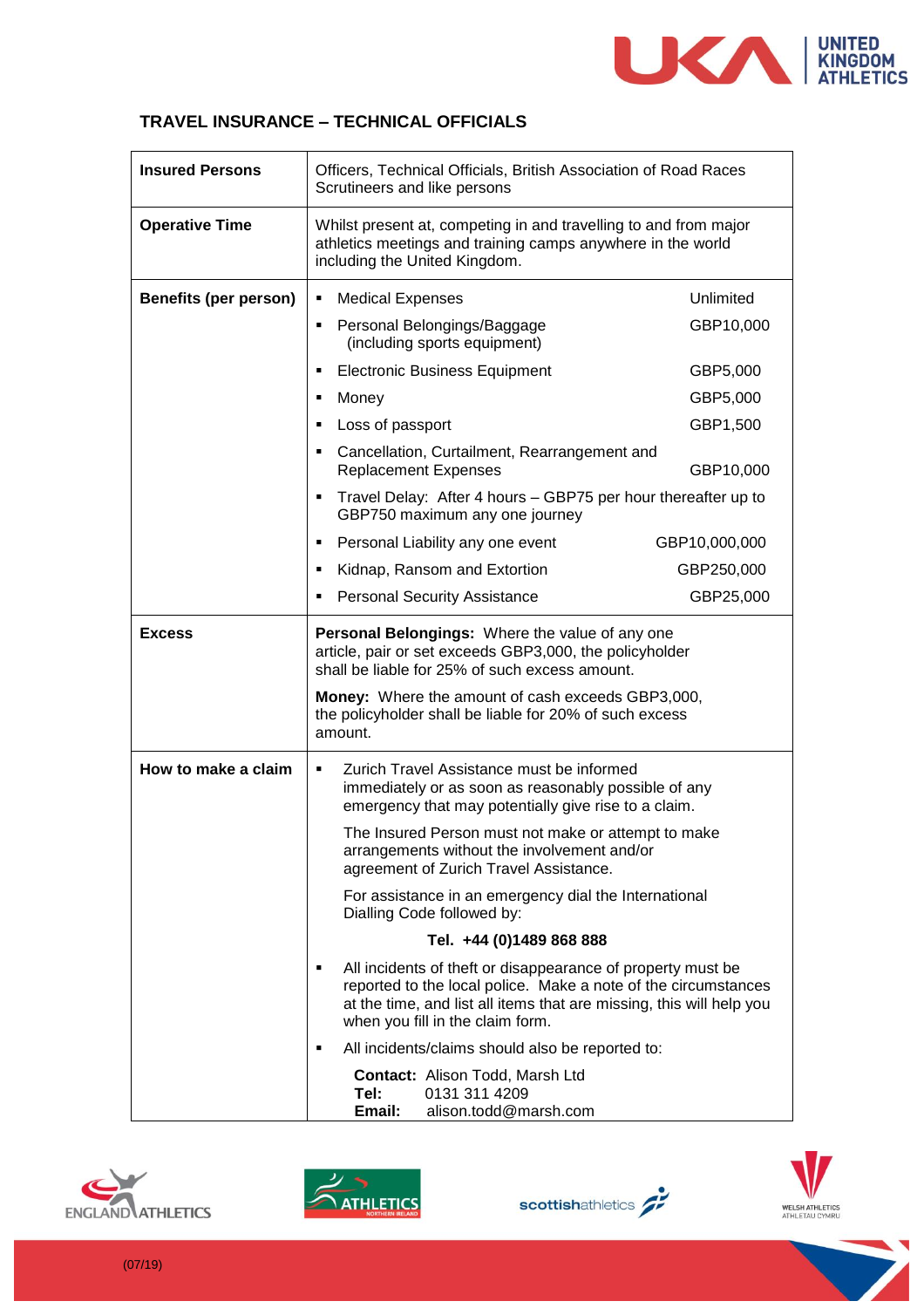

|                                                                                                                                                                                                                                                                          | When making a claim it is your duty to disclose all material<br>٠<br>circumstances to Insurers. Failure to disclose all material<br>circumstances could prejudice your claim. |
|--------------------------------------------------------------------------------------------------------------------------------------------------------------------------------------------------------------------------------------------------------------------------|-------------------------------------------------------------------------------------------------------------------------------------------------------------------------------|
| <b>Travel</b><br><b>Assistance/Helpline</b>                                                                                                                                                                                                                              | <b>Zurich Travel Assistance</b>                                                                                                                                               |
|                                                                                                                                                                                                                                                                          | <b>Medical Assistance</b><br>For useful pre-travel advice, visit<br>www.zurich.co.uk/zurichtravelassistance                                                                   |
|                                                                                                                                                                                                                                                                          | While you're away, you have a 24 hour helpline for:                                                                                                                           |
|                                                                                                                                                                                                                                                                          | <b>Emergency Response</b> – if you run into serious difficulties or a<br>٠<br>life-threatening situation, a team of security specialists are<br>available to assist you.      |
|                                                                                                                                                                                                                                                                          | <b>Emergency Medical Help</b> – includes arranging medical care<br>٠<br>and repatriation if you need it                                                                       |
|                                                                                                                                                                                                                                                                          | <b>Emergency Cash Advance</b> – to replace cash lost or stolen<br>٠<br>during your journey                                                                                    |
|                                                                                                                                                                                                                                                                          | <b>Emergency Message Communication</b> – to pass messages to<br>٠<br>family and business colleagues in an emergency                                                           |
|                                                                                                                                                                                                                                                                          | <b>Legal Referral</b> – gives you access to an Embassy or Consulate<br>٠<br>if you need legal assistance                                                                      |
|                                                                                                                                                                                                                                                                          | <b>Travel Support</b> – including assistance with lost or stolen<br>documents, baggage or tickets                                                                             |
|                                                                                                                                                                                                                                                                          | Tel. +44 (0)1489 868 888                                                                                                                                                      |
| <b>Security Assistance</b><br>Zurich Travel Assistance helps you to stay safe while travelling and<br>provides emergency assistance 24 hours a day. Before you travel<br>please visit the Travel Oracle App, available to download from the<br>App Store or Google Play. |                                                                                                                                                                               |
|                                                                                                                                                                                                                                                                          | The App provides the following information:                                                                                                                                   |
|                                                                                                                                                                                                                                                                          | <b>Country Alerts</b> – Global Incident monitoring and notification<br>service                                                                                                |
|                                                                                                                                                                                                                                                                          | <b>Country Profiles</b> - Comprehensive country specific travel<br>$\bullet$<br>information                                                                                   |
|                                                                                                                                                                                                                                                                          | <b>Pre-Trip Advice - Complete Travellers toolkit of safety</b><br>٠<br>information and advice, including Travel Angel, with App based<br>training modules                     |
|                                                                                                                                                                                                                                                                          | <b>Profile &amp; Documents</b> – A safe and secure personal document<br>٠<br>store                                                                                            |
|                                                                                                                                                                                                                                                                          | When downloading the App, please use ZUR1531523 (case<br>٠<br>sensitive) as the policy number.                                                                                |
|                                                                                                                                                                                                                                                                          | Please also visit www.zurich.co.uk/zurichtravelassistance                                                                                                                     |